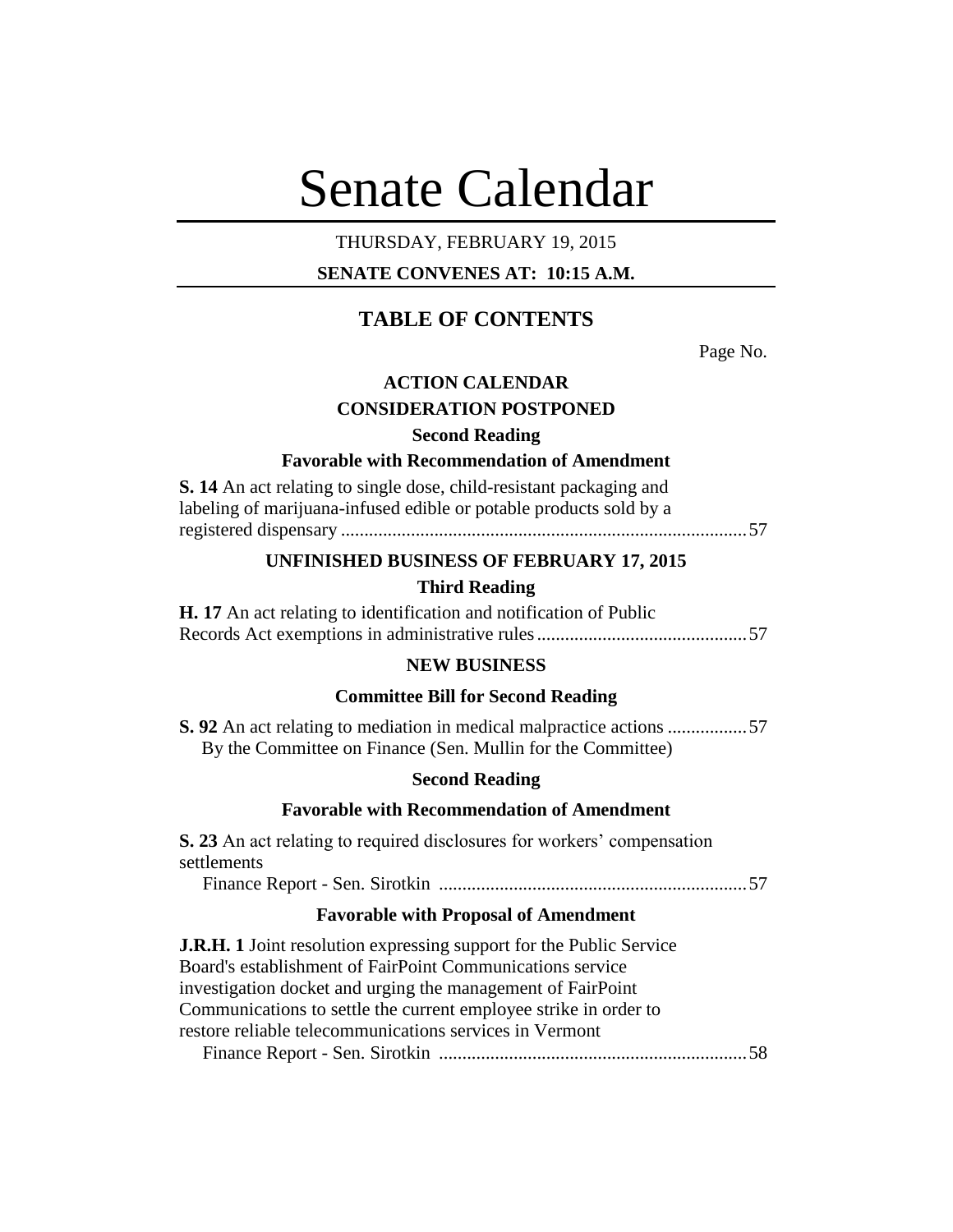# **NOTICE CALENDAR**

# **Committee Bill for Second Reading**

| By the Committee on Finance (Sen. Westman for the Committee) |  |
|--------------------------------------------------------------|--|

# **Second Reading**

# **Favorable**

|  |  |  | <b>S.</b> 72 An act relating to binding arbitration for State employees |  |  |  |
|--|--|--|-------------------------------------------------------------------------|--|--|--|
|  |  |  |                                                                         |  |  |  |

# **Senate Resolution for Notice**

**S.R. 5** Senate resolution relating to adoption of a temporary Rule 44A .........60

# **CONCURRENT RESOLUTIONS FOR NOTICE**

| <b>S.C.R. 3</b> (For text of Resolution, see Addendum to Senate Calendar for |  |
|------------------------------------------------------------------------------|--|
|                                                                              |  |
| H.C.R. 37-46 (For text of Resolution, see Addendum to House Calendar for     |  |
|                                                                              |  |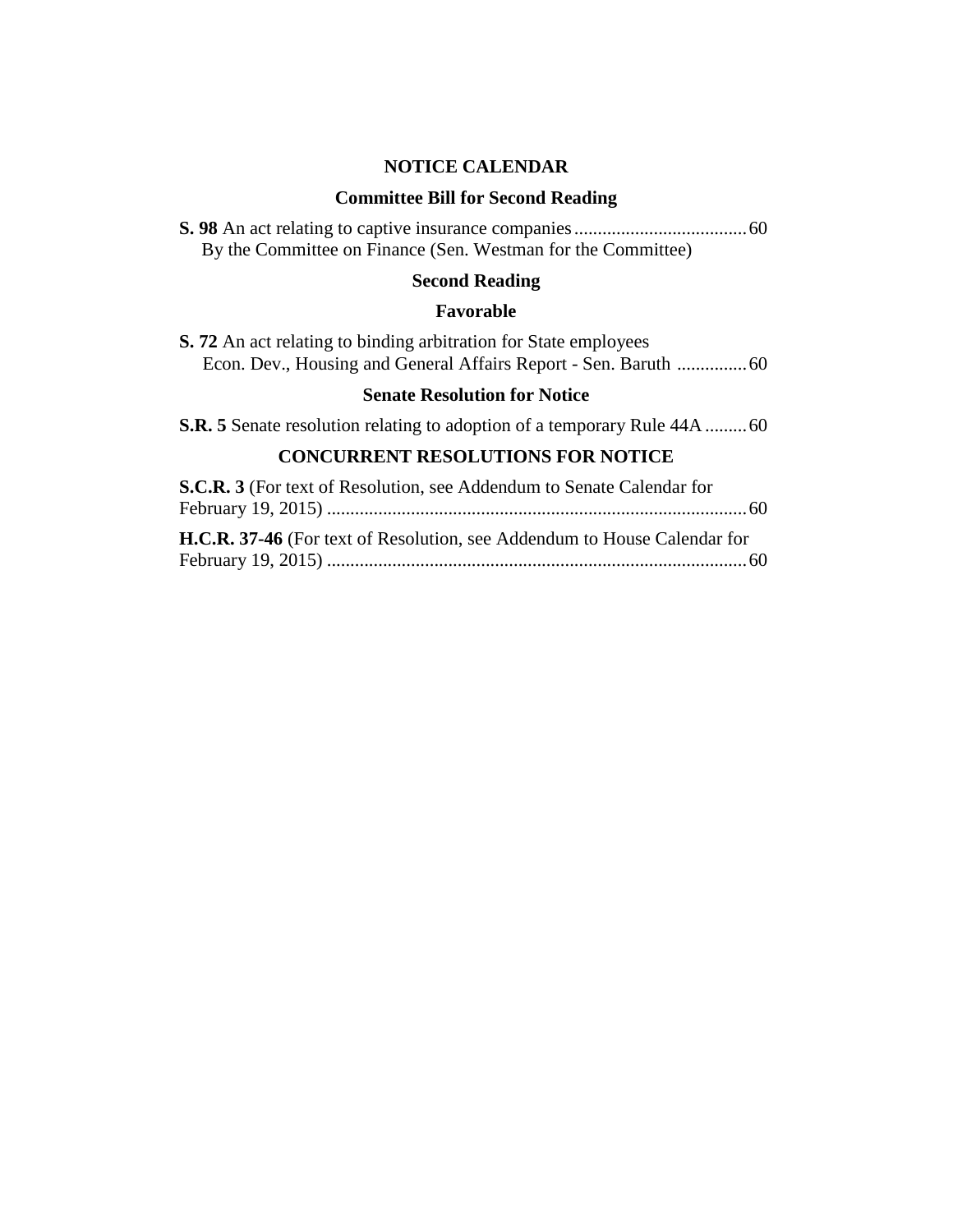## **ORDERS OF THE DAY**

#### **ACTION CALENDAR**

#### **CONSIDERATION POSTPONED**

#### **Second Reading**

# **Favorable with Recommendation of Amendment**

# **S. 14.**

An act relating to single dose, child-resistant packaging and labeling of marijuana-infused edible or potable products sold by a registered dispensary.

**PENDING QUESTION:** Shall the bill be amended as recommended by the Committee on Government Operations?

(For text of report of Committee on Government Operations, see Senate Journal of February 18, 2015, page 115)

#### **UNFINISHED BUSINESS OF TUESDAY, FEBRUARY 17, 2015**

#### **Third Reading**

# **H. 17.**

An act relating to identification and notification of Public Records Act exemptions in administrative rules.

#### **NEW BUSINESS**

## **Committee Bill for Second Reading**

# **S. 92.**

An act relating to mediation in medical malpractice actions.

By the Committee on Finance. (Sen. Mullin for the Committee)

#### **Second Reading**

# **Favorable with Recommendation of Amendment**

# **S. 23.**

An act relating to required disclosures for workers' compensation settlements.

**Reported favorably with recommendation of amendment by Senator Sirotkin for the Committee on Finance.**

The Committee recommends that the bill be amended as follows: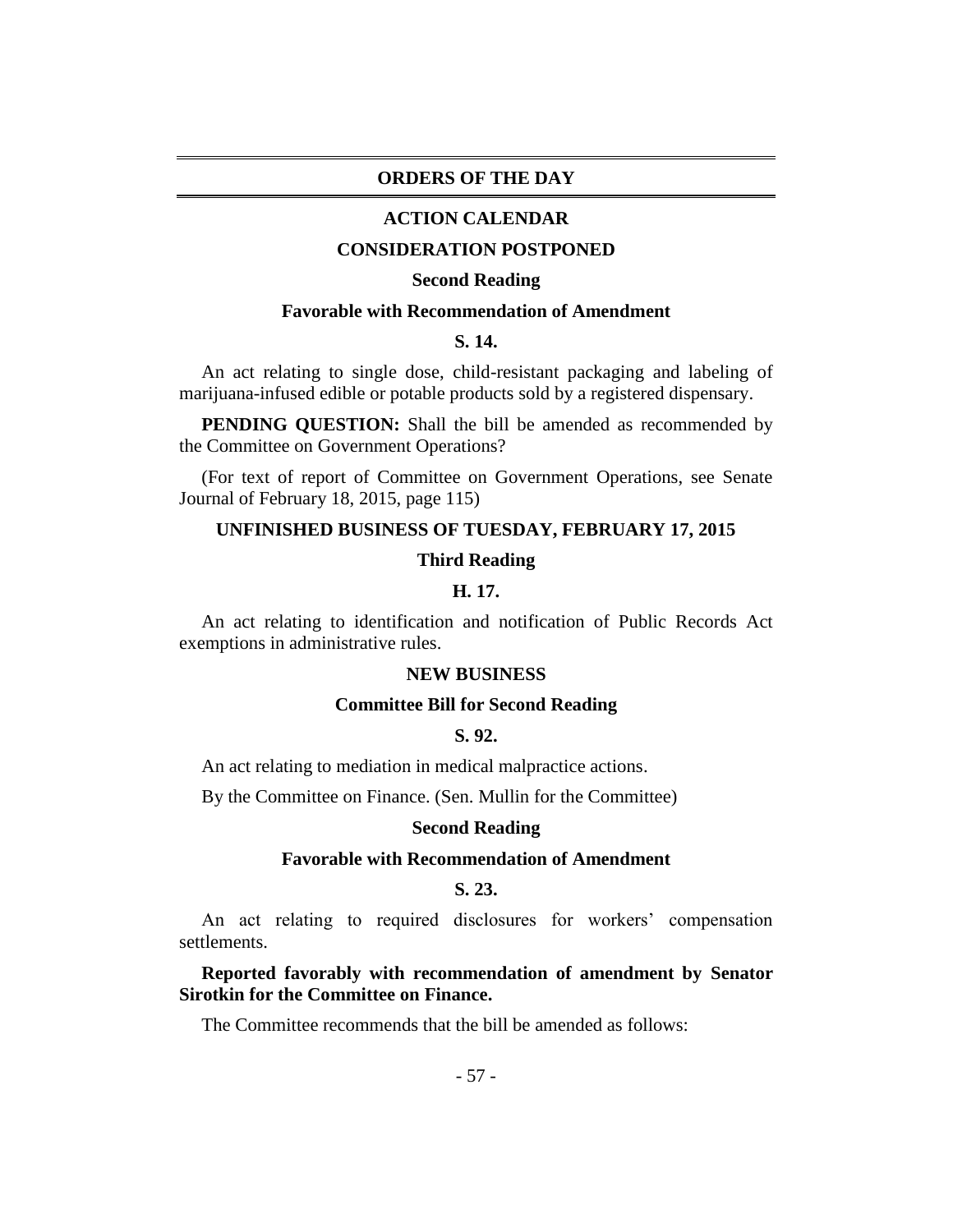In Sec. 1, 21 V.S.A. § 662a, in subdivision (1)(B) after the words "describe the employee's injury, including any rating assigned to that injury" by striking out the words "and the approximate amount of compensation that the employer would be required to pay to the employee under the provisions of this chapter if the employer and employee did not enter into the agreement"

(Committee vote: 6-0-1)

## **Favorable with Proposal of Amendment**

# **J.R.H. 1.**

Joint resolution expressing support for the Public Service Board's establishment of FairPoint Communications service investigation docket and urging the management of FairPoint Communications to settle the current employee strike in order to restore reliable telecommunications services in Vermont.

# **Reported favorably with recommendation of proposal of amendment by Senator Sirotkin for the Committee on Finance.**

The Committee recommends that the Senate propose to the House to amend the resolution by striking out the resolution in its entirety and inserting in lieu thereof the following:

Joint resolution expressing support for the Public Service Board's establishment of a FairPoint Communications service investigation docket and urging the settlement of the current employee strike

Whereas, in October 2014, FairPoint and its employees' two unions, the International Brotherhood of Electrical Workers Local 2326 and the Communications Workers of America Local 1400, reached an impasse in their negotiations and a strike was authorized, and

Whereas, since the strike started, consumer complaints have risen approximately 500 percent, resulting in much personal and commercial inconvenience, and

Whereas, the Vermont Public Service Department has received more than 1,200 complaints about Internet and telephone service since the strike began, and

Whereas, on November 28, 2014, the State's E-911 system missed 83 calls, and

Whereas, the Vermont Public Service Department has said that the numbers show FairPoint staffing has been insufficient, and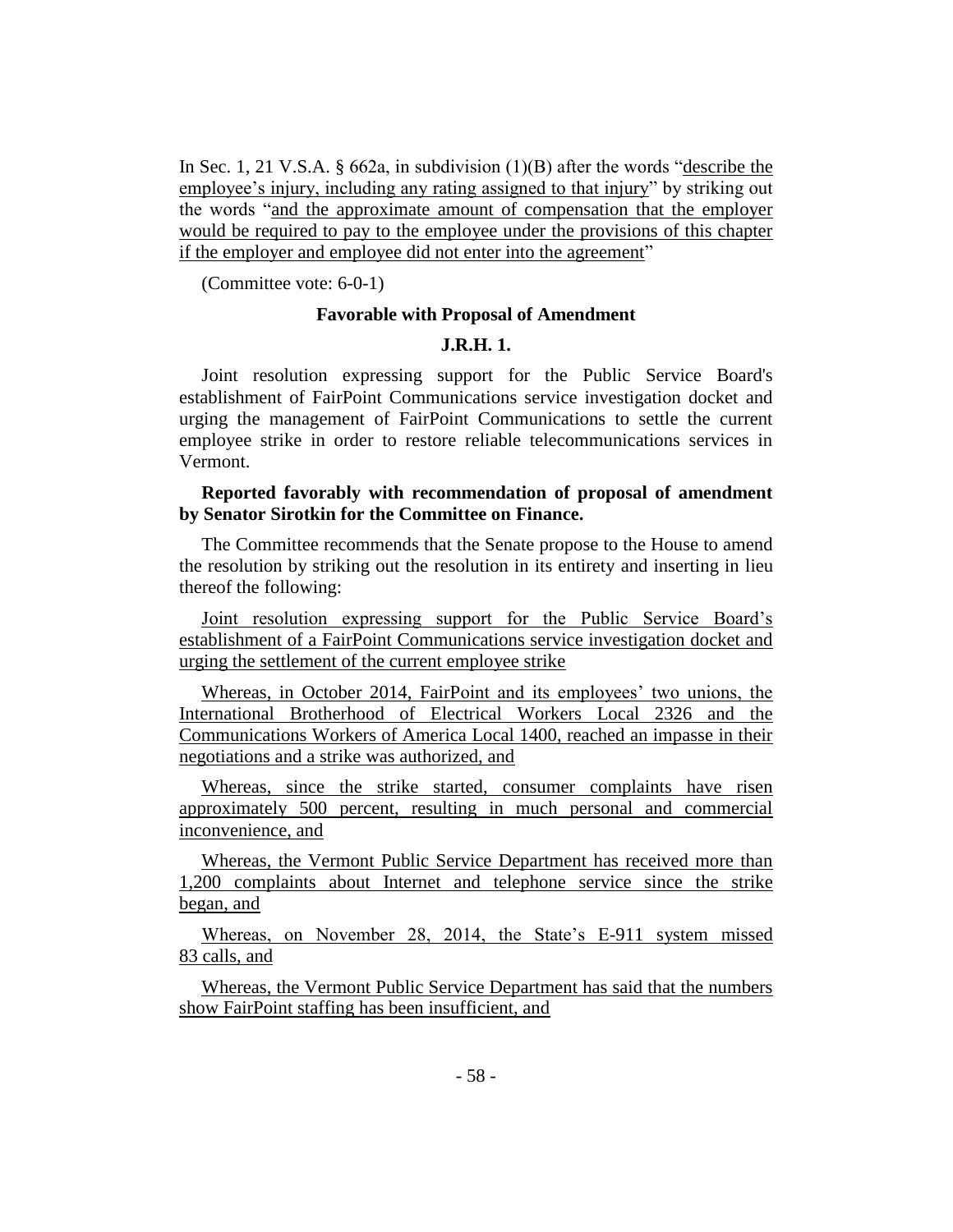Whereas, FairPoint is the only choice for telecommunications service for between 15,000 and 20,000 Vermonters, and

Whereas, at the request of the Department of Public Service, the Public Service Board, on December 9, 2014, established Docket 8390 to investigate the service problems FairPoint has encountered, and

Whereas, Governor Peter Shumlin and the congressional delegation have written letters to FairPoint's CEO Paul Sunu calling on FairPoint to return in good faith to the negotiating table, and

Whereas, on January 4, 2015, in Washington, D.C., the Federal Mediation and Conciliation Service convened a meeting between the parties at which the Service assumed a more proactive role than in a prior session, now therefore be it

Resolved by the Senate and House of Representatives:

That the General Assembly expresses support for the Public Service Board's establishment of a FairPoint Communications service investigation docket and urges the settlement of the current employee strike in order to restore reliable telecommunications services in Vermont, and be it further

Resolved: That the Secretary of State be directed to send a copy of this resolution to FairPoint Communications CEO Paul Sunu, FairPoint Vermont President Beth Fastiggi, Governor Peter Shumlin, the Public Service Department, the Public Service Board, the International Brotherhood of Electrical Workers Local 2326, and the Communications Workers of America Local 1400.

(Committee vote: 6-0-1)

(For House amendments, see House Journal for January 22, 2015, page 56.)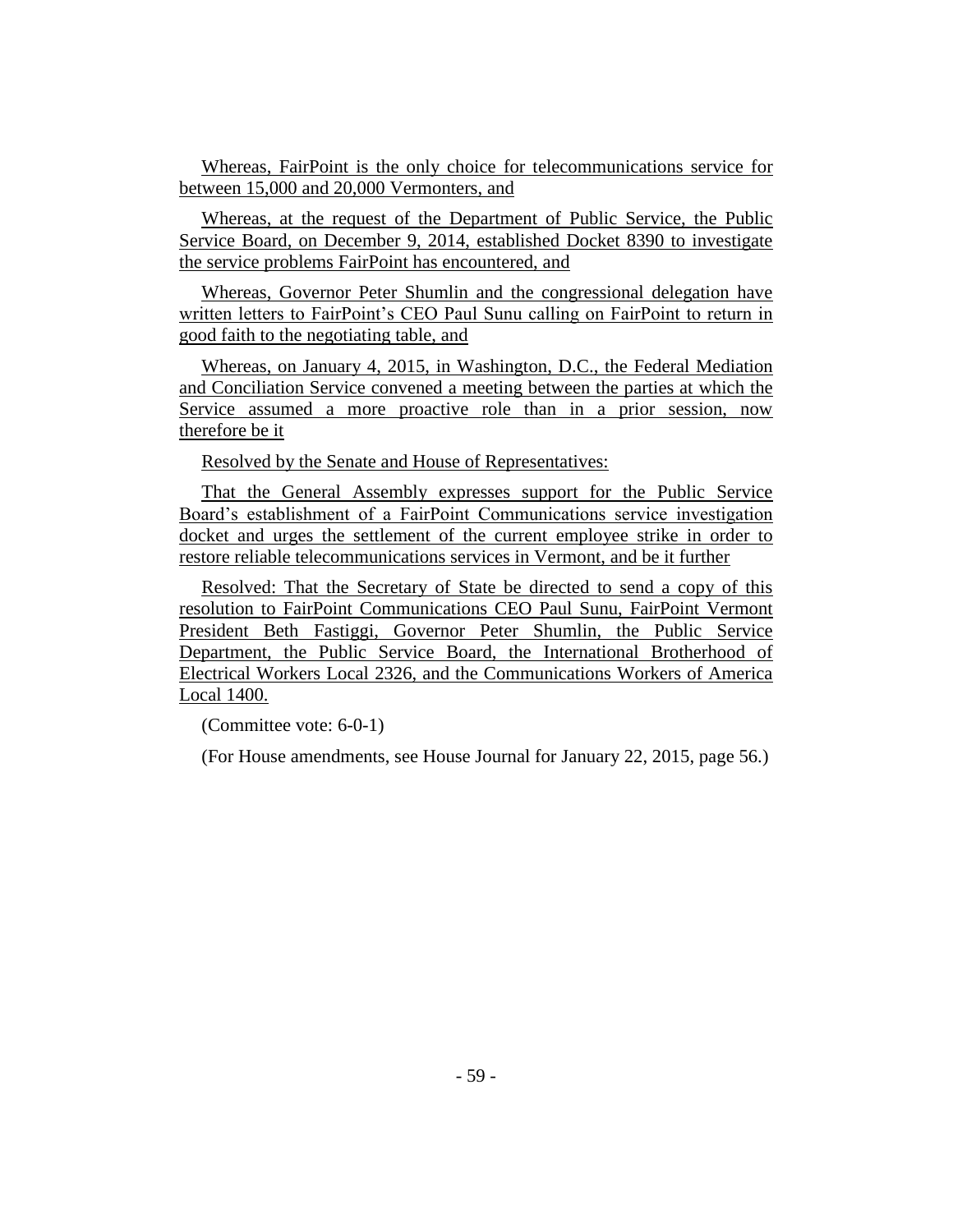#### **NOTICE CALENDAR**

## **Committee Bill for Second Reading**

# **S. 98.**

An act relating to captive insurance companies.

By the Committee on Finance. (Sen. Westman for the Committee)

## **Second Reading**

#### **Favorable**

# **S. 72.**

An act relating to binding arbitration for State employees.

# **Reported favorably by Senator Baruth for the Committee on Economic Development, Housing & General Affairs.**

(Committee vote: 5-0-0)

#### **Senate Resolution for Notice**

# **S.R. 5.**

Senate resolution relating to adoption of a temporary Rule 44A.

**PENDING QUESTION:** Shall the Senate adopt the resolution?

(For text of resolution, see Senate Journal for Wednesday, February 18, 2015, page 112)

# **CONCURRENT RESOLUTIONS FOR NOTICE**

**S.C.R. 3** (For text of Resolution, see Addendum to Senate Calendar for February 19, 2015)

**H.C.R. 37-46** (For text of Resolutions, see Addendum to House Calendar for February 19, 2015)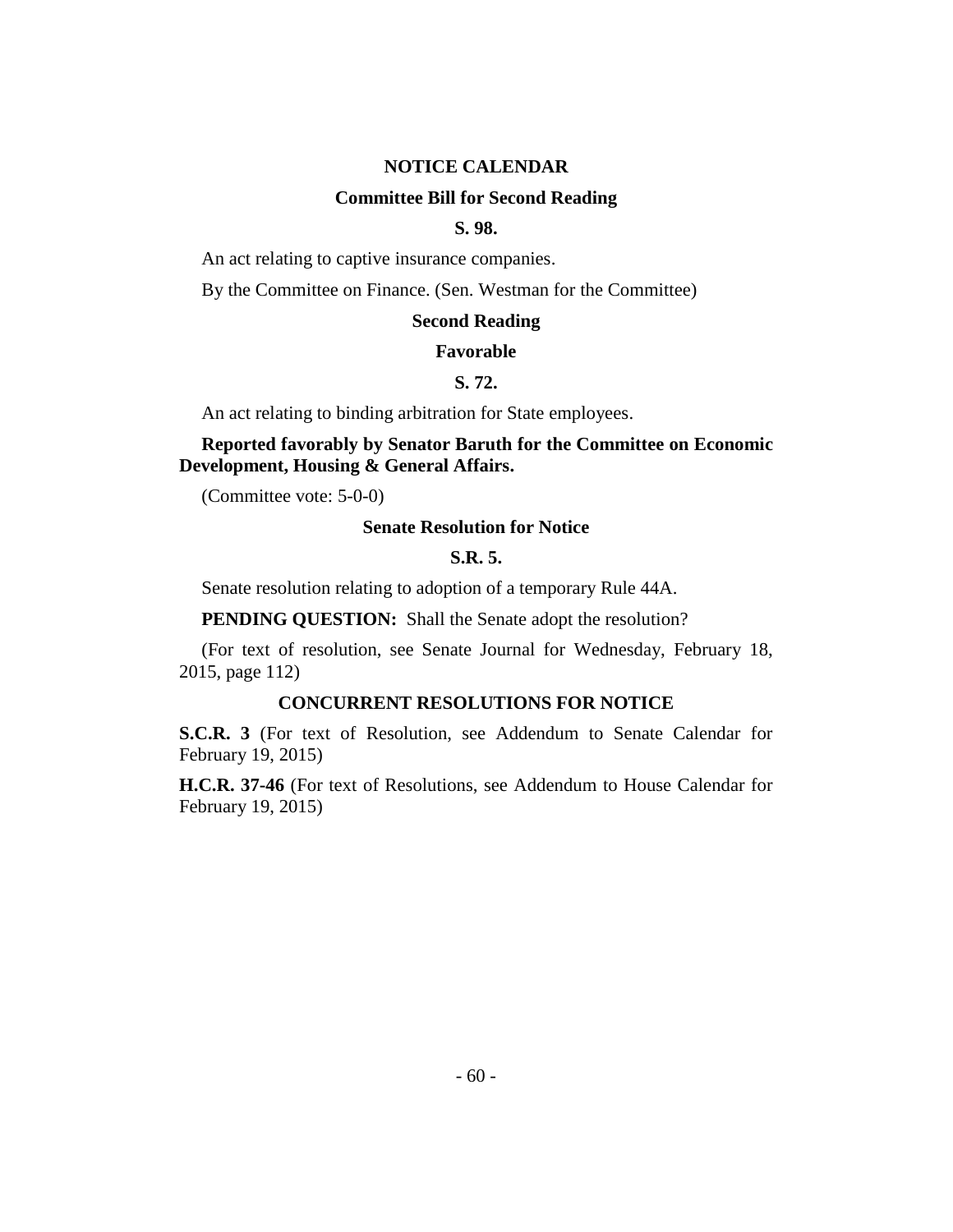# **CONFIRMATIONS**

The following appointments will be considered by the Senate, as a group, under suspension of the Rules, as moved by the President *pro tempore,* for confirmation together and without debate, by consent thereby given by the Senate. However, upon request of any senator, any appointment may be singled out and acted upon separately by the Senate, with consideration given to the report of the Committee to which the appointment was referred, and with full debate; and further, all appointments for the positions of Secretaries of Agencies, Commissioners of Departments, Judges, Magistrates, and members of the Public Service Board shall be fully and separately acted upon.

Sue Minter of Waterbury – Secretary, Agency of Transportation – By Sen. Westman for the Committee on Transportation. (2/3/15)

Michel Consejo of Sheldon Springs – Member of the Vermont State Lottery Commission – By Sen. Mullin for the Committee on Econ. Dev., Housing and General Affairs. (2/19/15)

# **PUBLIC HEARINGS**

**Tuesday, February 24, 2015** - 2:30 P.M. - 3:30 P.M. - Room 11 - Re: Governor's Proposed FY 2016 State Budget - House Committee on Appropriations.

**Wednesday, February 25, 2015** - 9:30 A.M. - 10:30 A.M. - Room 11 - Re: Governor's Proposed FY 2016 State Budget - House Committee on Appropriations.

#### **NOTICE OF JOINT ASSEMBLY**

**Thursday, February 19, 2015 - 10:30 A.M.** – **House Chamber -** Election of a Sergeant at Arms, of an Adjutant and Inspector General, and of three (3) trustees for the University of Vermont, and Vermont and State Agricultural College.

The following rules shall apply to the conduct of these elections:

First: All nominations for these offices will be presented in alphabetical order prior to voting.

Second: There will be only one nominating speech of not more than three (3) minutes and not more than two seconding speeches of not more than one (1) minute each for each nominee.